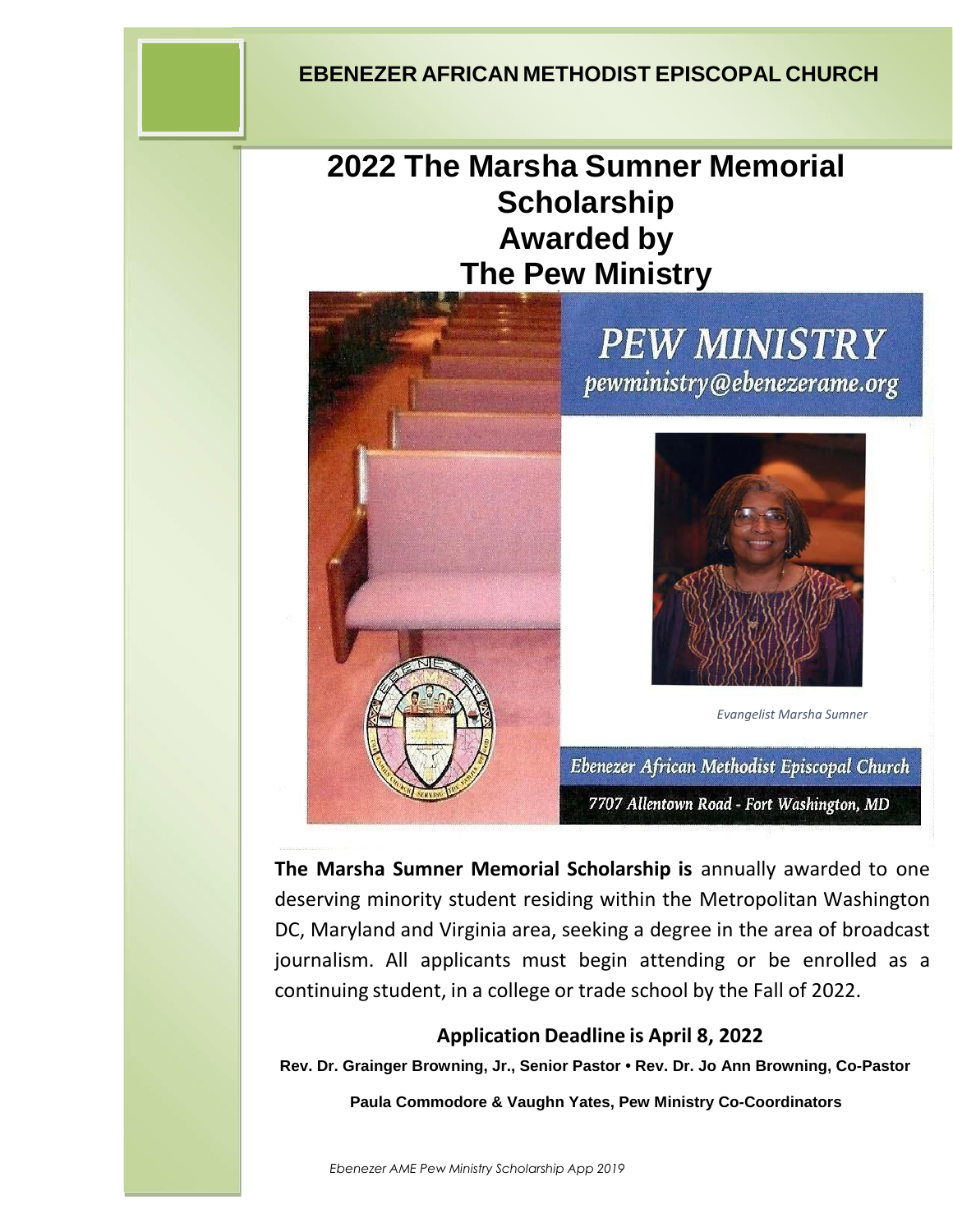#### **The Marsha Sumner Memorial Scholarship 2022**

#### **Awarded by:**

#### **The Pew Ministry of Ebenezer A.M.E. Church**

The Marsha Sumner Memorial Scholarship is annually awarded to one deserving minority student, residing within the Metropolitan Washington DC, Maryland or Virginia area, seeking a degree in the area of broadcast journalism.

All applicants must begin attending or be enrolled as a continuing student in an institution of higher learning by the Fall of 2022.

#### **Application Deadline is April 8, 2022**

#### **Dear Applicant:**

Greetings in the name of our Lord and Savior Jesus Christ! Congratulations on your accomplishments thus far!

The Marsha Sumner Memorial Scholarship was established to honor the life and legacy of Evangelist Marsha Sumner, who was a faithful and well respected member of Ebenezer AME Church's Pew Ministry. The mission of the Pew Ministry is to "*execute our Pastors' vision to facilitate Ebenezer members' needs as it relates to accessing the church and its various ministries*."

Evangelist Sumner's legacy, one of Godly manner, unwavering faith and a commitment of service to the community, lives on through this scholarship, as well as in the hearts of all who came to know her. This \$1000.00 scholarship is to be used to subsidize the cost of a higher education, (college, professional/trade school, etc.).

On behalf of our Pastors, Reverend Dr. Grainger Browning Jr. and Reverend Dr. Jo Ann Browning, we thank you for your application but most of all, for your commitment to academic success!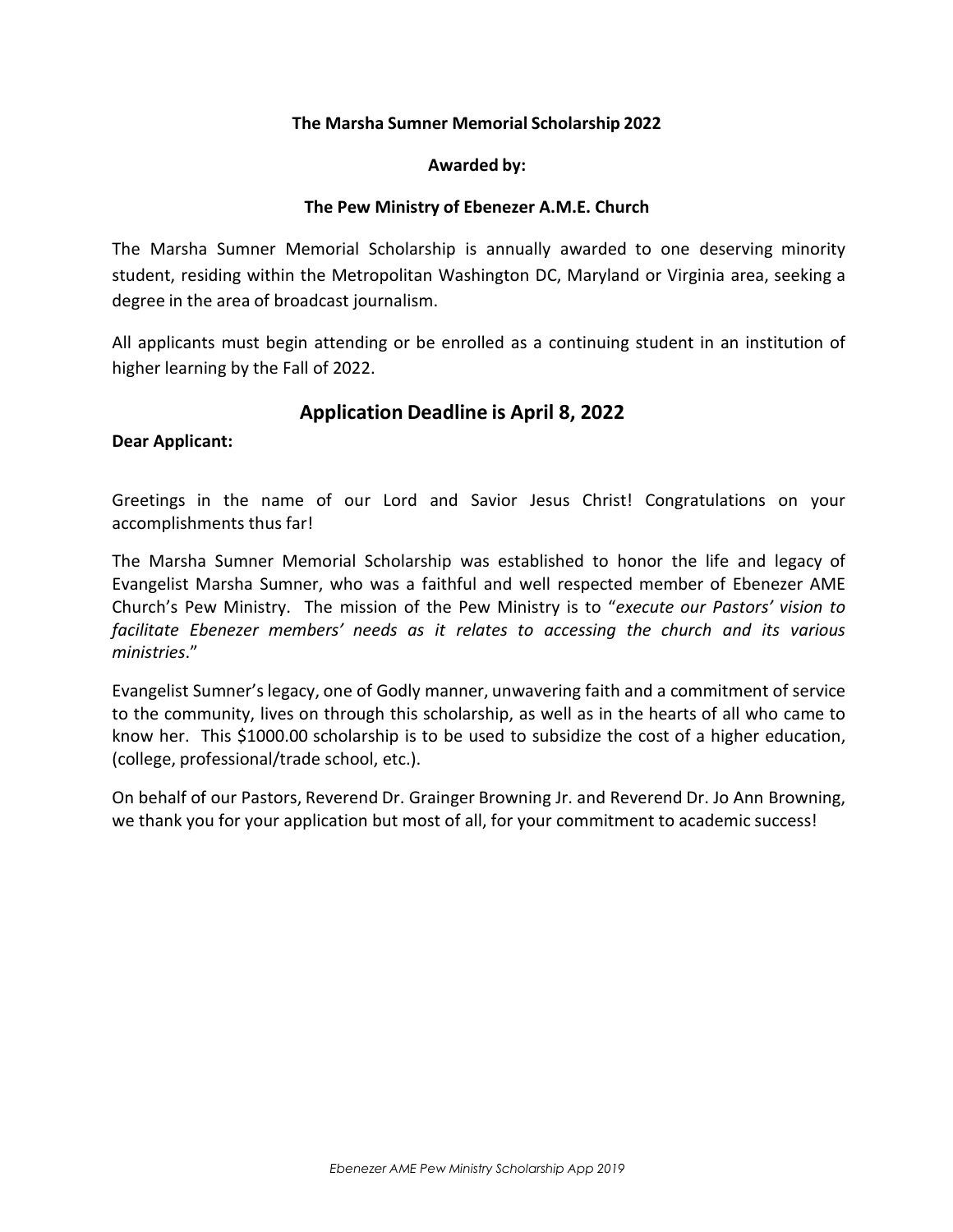#### **ELIGIBILITY REQUIREMENTS:**

#### **To be eligible for the Marsha Sumner Memorial Scholarship you must:**

- **1.** Be a member of Ebenezer AME Church, Fort Washington, MD or your parent(s)/guardian(s) are members of Ebenezer AME Church,
- **2.** Be a minority between the ages of 16‐24 years old,
- **3.** Be a resident of Washington DC, Maryland or Virginia,
- **4.** Begin attendance, or are currently enrolled, in a college or trade school for the Fall 2022 semester,
- **5.** Have a G.P.A. of 2.50 or higher,
- **6.** Submit a 250 to 500 word essay/creative writing submission on one of the following four topics:
	- **a.** "The Responsibilities of a Christian and Good Student",
	- b. Who was Marsha Sumner and what impact did she have on the broadcast community?
	- c. The Washington Post has on its front page its new motto, "Democracy dies in darkness," In your own words, explain what that means and if you agree or disagree., or
	- d. As a future journalist, what methods would you use to ensure integrity is maintained with news reporting?
- **7.** Provide an official copy of your college acceptance letter, if you are entering your first year, or your unofficial college transcript if you are a returning student,
- **8.** Provide two (2) current letters of recommendation from non‐family members; one letter must be from your current school,

**9**. **Submit the completed application and all required supporting documentation via email to [scholarships@ebenezerame.org.](mailto:scholarships@ebenezerame.org) ALL INFORMATION MUST BE SUBMITTED ELECTRONICALLY IN ONE PDF DOCUMENT TO THE EMAIL ADDRESS ABOVE. Applications will only be accepted via email by the** deadline (April 8, 2022)

#### **Applicants will be rated on the following**:

- Is the application package complete?
- Did the Applicant show creativity in the essay/creative writing submission?
- Did the Applicant answer/address the topic?
- Did the Applicant adhere to the word count and use proper spelling and grammar?
- Did the application package capture the scholarship committee's attention?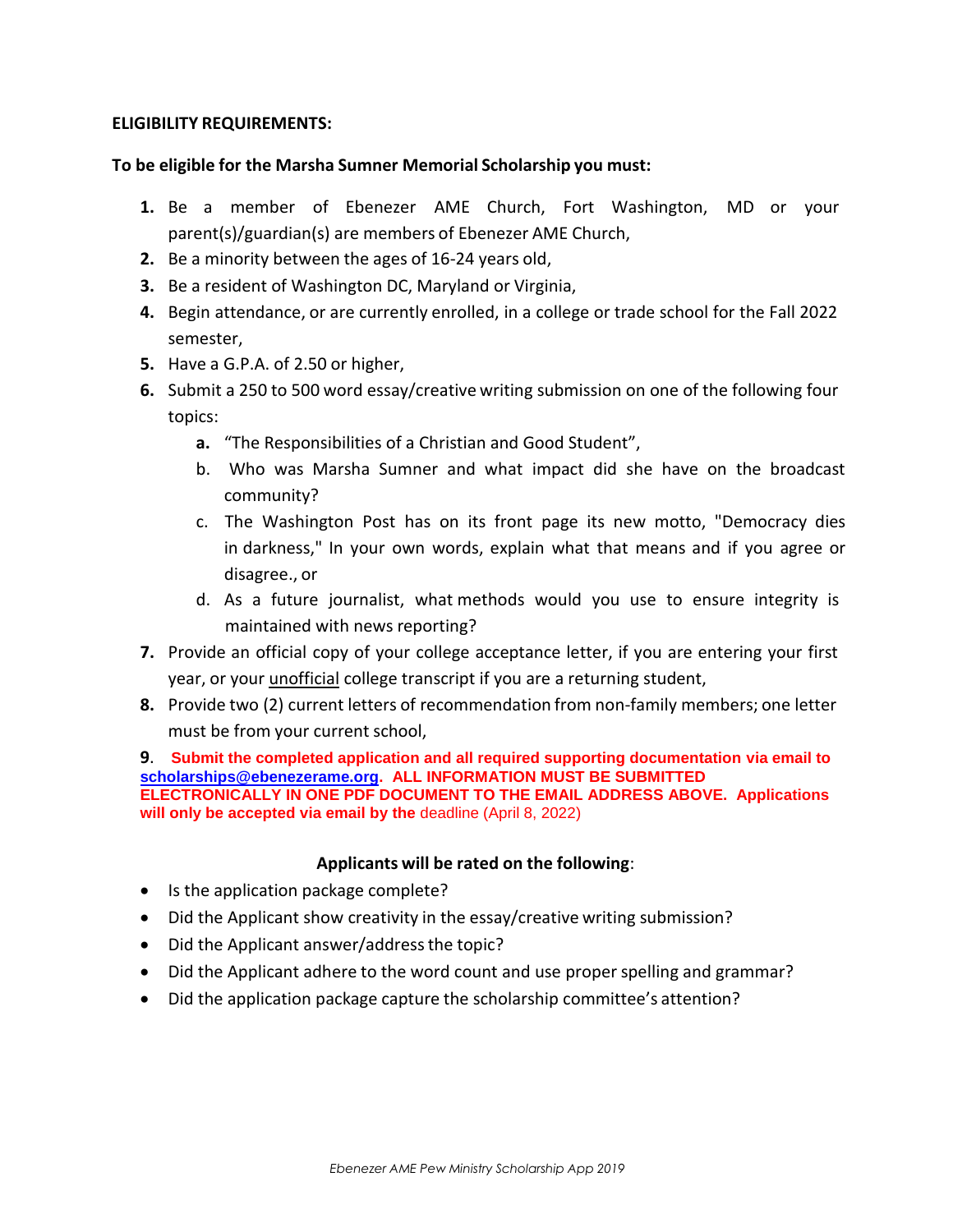### EBENEZER AFRICAN METHODIST EPISCOPAL CHURCH **7707 Allentown Road • Fort Washington, MD 20744 • 301/248-8333 Rev. Dr. Grainger Browning, Jr., Senior Pastor • Rev. Dr. Jo Ann Browning, Co-Pasto**r

# **The Marsha Sumner Memorial Scholarship 2022 The Pew Ministry of Ebenezer AME Church**

#### **ALL APPLICATIONS AND SUPPORTING DOCUMENTS MUST BE RECEIVED BY APRIL 8, 2022**

|  |  |  | <b>Please Print or Type Information</b> |
|--|--|--|-----------------------------------------|
|--|--|--|-----------------------------------------|

| 1. Applicant's Information:                                        |              |                |  |  |  |
|--------------------------------------------------------------------|--------------|----------------|--|--|--|
|                                                                    |              |                |  |  |  |
| Last                                                               | <b>First</b> | <b>Middle</b>  |  |  |  |
|                                                                    |              |                |  |  |  |
|                                                                    |              |                |  |  |  |
|                                                                    |              |                |  |  |  |
| <b>Street</b>                                                      | City         | State/Zip Code |  |  |  |
| <b>Parents/Guardian(s) Name:</b>                                   |              |                |  |  |  |
| Last                                                               | <b>First</b> | <b>Middle</b>  |  |  |  |
|                                                                    |              |                |  |  |  |
| <b>Street</b>                                                      | City         | State/Zip Code |  |  |  |
|                                                                    |              |                |  |  |  |
|                                                                    |              |                |  |  |  |
| <b>Member/Family Member of Ebenezer AMEC?</b><br>Check One: Yes No |              |                |  |  |  |